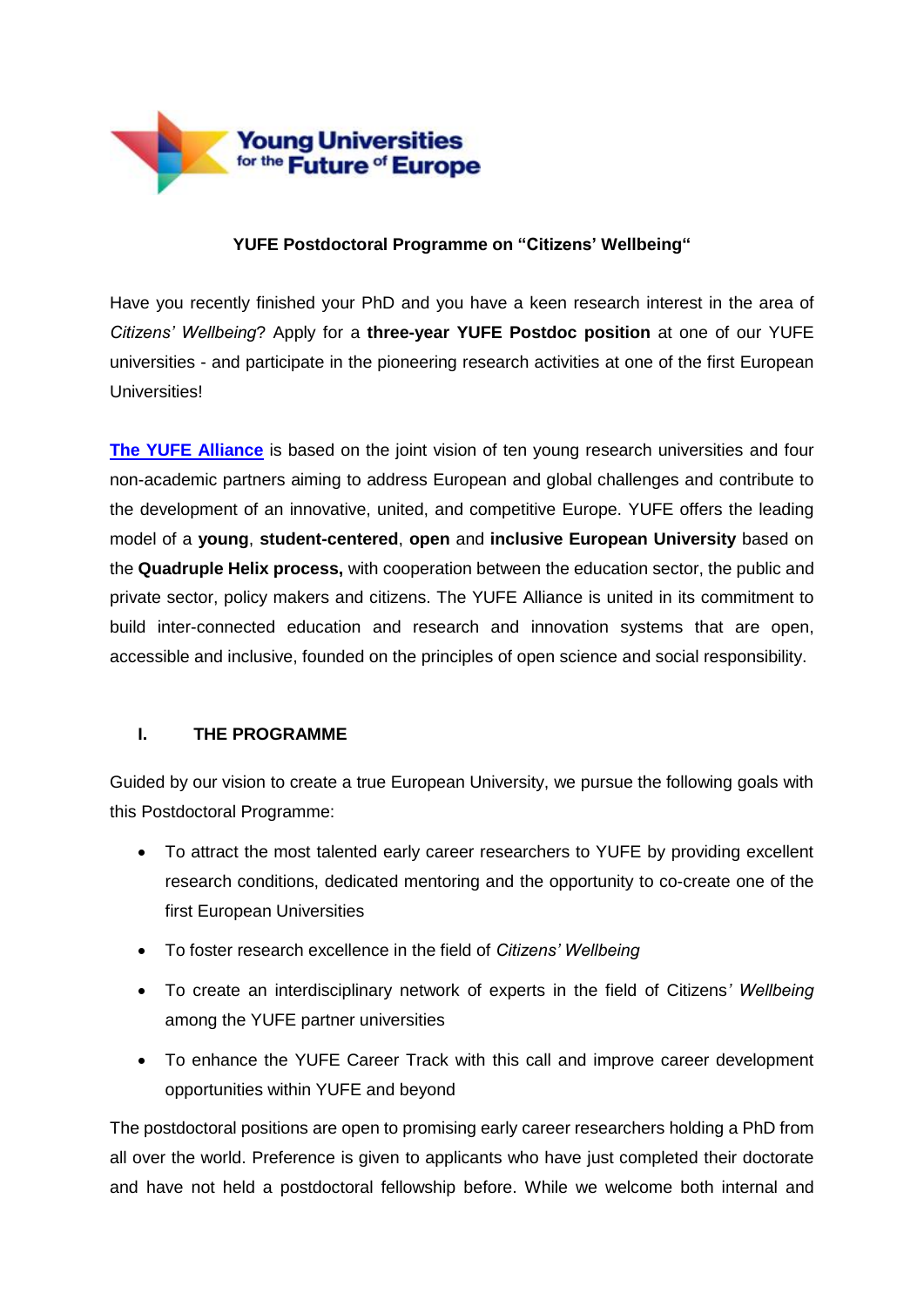external applications, applicants are strongly encouraged to propose a postdoc project at a YUFE institution which is not their alma mater. The 2021 programme competition is targeted at researchers from the Health and Social Care Science, Information Science, Psychology, Social Sciences, Humanities, Life Science and any other relevant field relating to the focus theme *Citizens' Wellbeing*. Individual institutions might have preferences as to the subject area and these are specified in the university-specific requirements linked below.

#### **Programme structure**

As a successful candidate …

- you will be employed full-time as a **postdoctoral researcher** at one of the YUFE universities ("contract university") for the duration of three years. The employment conditions and salaries of the contract university apply. Research expenses including travel allowances can be applied for. Please note that the conditions and requirements vary between contract universities.
- you will closely collaborate with colleagues from at least one other YUFE university ("partner university"). An outline of that collaboration and a **mobility plan** that proposes extended stays at the partner and other YUFE universities other than your contract university are part of your application material.
- you will be **mentored by two faculty members** one at your prospective contract institution, one at your prospective (main) partner university. You propose these mentors together with your application. Both have to confirm their willingness to engage in mentoring before you submit your application.
- you will work closely with your mentors but you will be given a high level of autonomy to **pursue your individual project** and develop and establish your future research agenda.
- you will have the opportunity to engage in **teaching and supervising activities**. Teaching obligations may differ depending on the contract university, but these activities shall not exceed 10% of the full-time employment.
- you will be in close contact with the other postdocs in the programme. The **YUFE postdoc cohort** will be part of the broader YUFE research network on *Citizens' Wellbeing* that we wish to create. You will be expected to contribute actively to joint activities of the YUFE postdoc cohort (e.g., a (virtual) *jour fixe*, peer-to-peer counseling and evaluation of progress reports, an annual research network event, co-organisation of research conferences or workshops).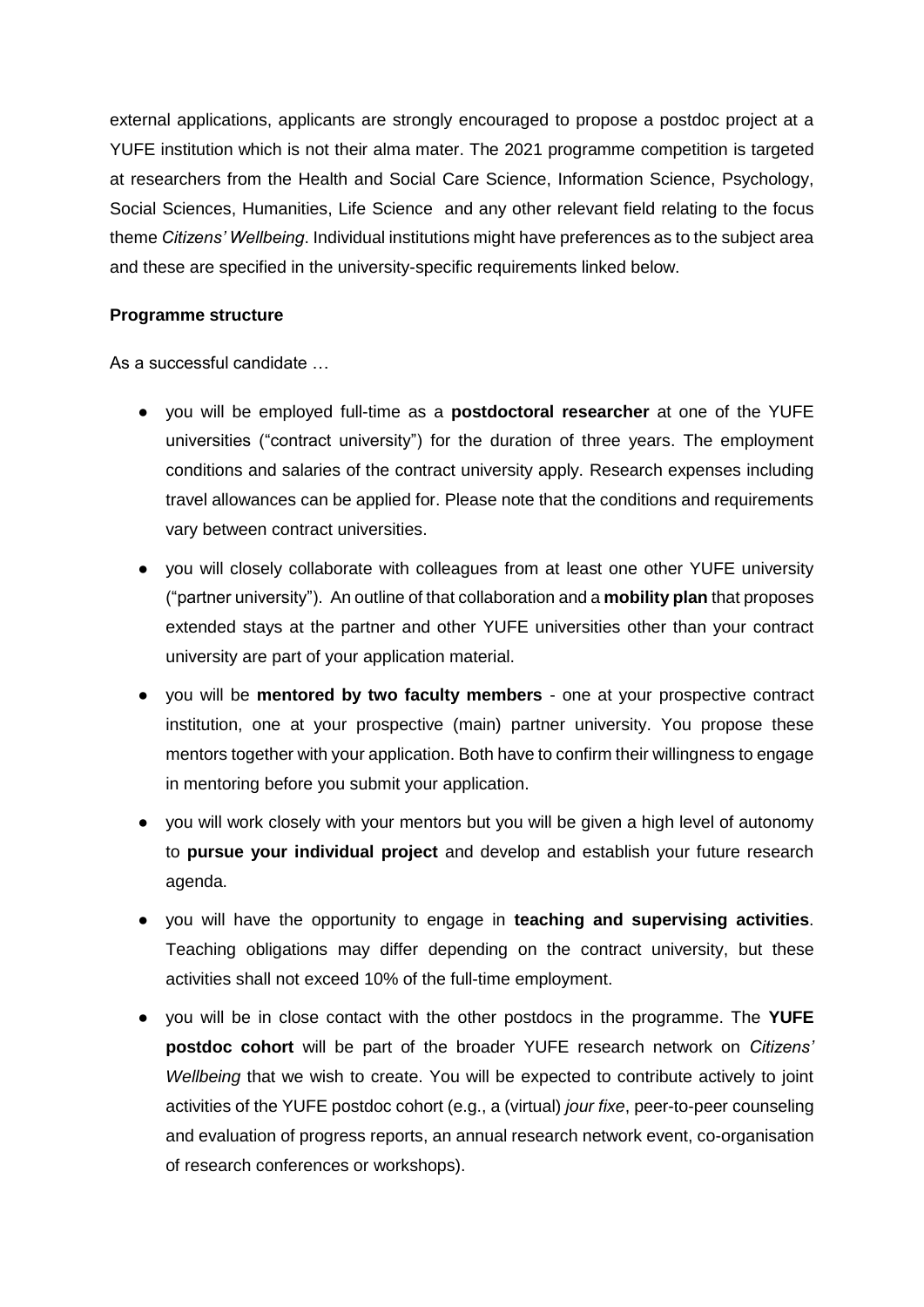- you will participate in a **mid-term state-of-play event**. The state-of-play event is designed to showcase the postdoctoral projects, foster collaboration, and provide you with feed-back and guidance towards further career steps from an experts' committee.
- you will be provided with an additional third mentor your **career mentor**. The career mentor may be an expert in a different field and will assist you in your individual career development. If applicable to your project, the career mentor might be a professional from the public or private sector.
- you will take part in the YUFE **staff development programme.** There will be staff development opportunities tailored to the needs and interests of your cohort.

# **Eligibility and Requirements**

- Applicants must hold a PhD degree and have a research record in a subject area connected to the focus area of the programme. Applicants must be early career researchers who have completed their PhD no earlier than 3 years before the start of the programme. Thus, the PhD must have been completed on or after 1 September, 2019. Parental and other care (or medical) related leaves will be taken into account – where relevant - and the eligibility window may be widened accordingly.
- Applicants must present a research project pertaining to the programme's focus theme on *Citizens' Wellbeing*.
- Applicants must present a mobility plan for the duration of the position, together with a suggestion of both a mentor at the prospective contract university and a mentor at the prospective (main) YUFE partner university.
- Applicants must have a strong track-record in research.
- Experience of cooperation and networking in the scientific community is desirable.
- Experience in communicating research to a broader audience (e.g. via a blog, engagement with citizens or societal actors, etc.) is not a requirement, but positively valued.

# **Eligible contract and partner universities**

YUFE Alliance universities you can apply to as **contract universities** in the programme **for this call:**

- Universidad Carlos III de Madrid, Spain
- University of Antwerp, Belgium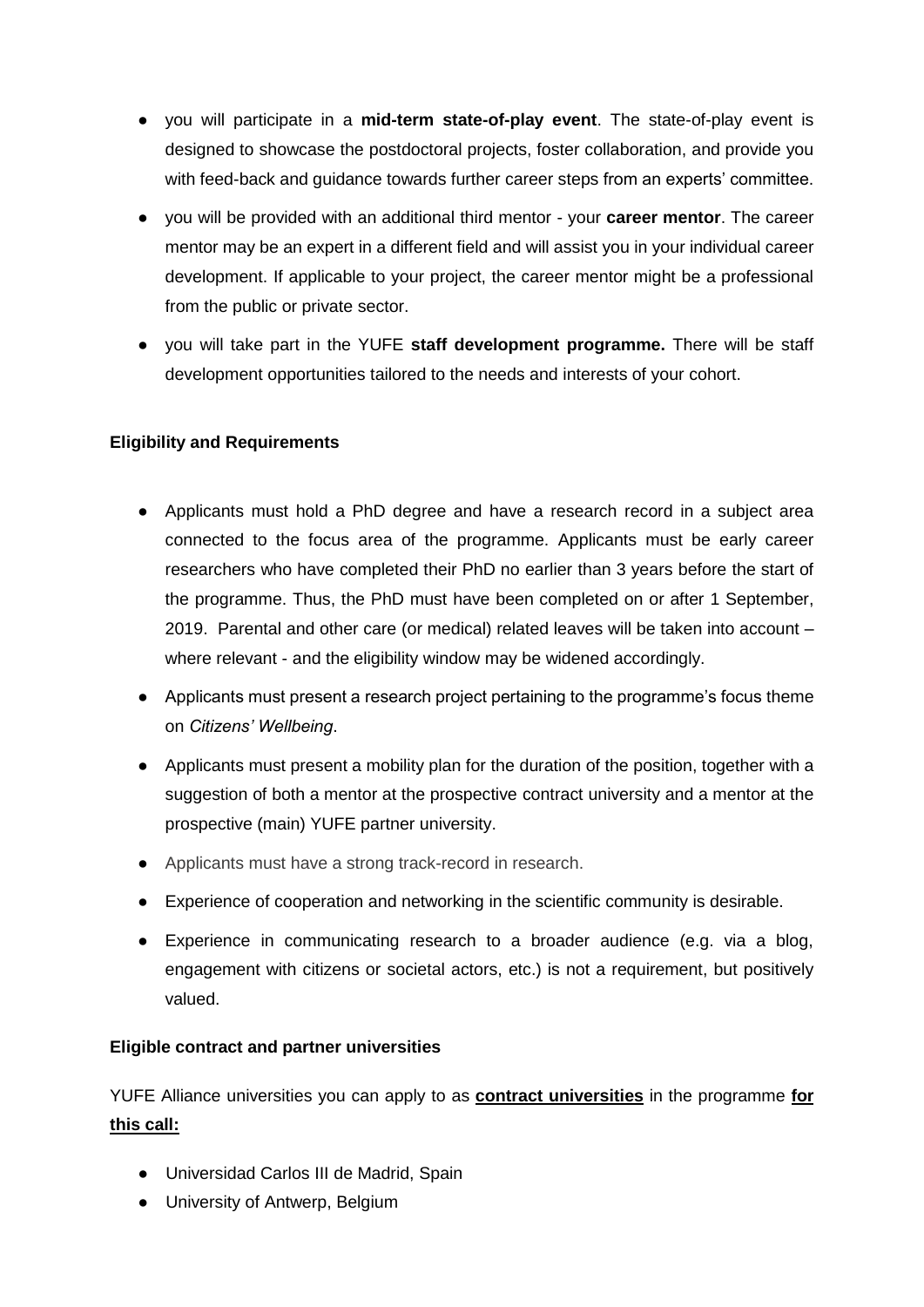- University of Bremen, Germany
- University of Cyprus, Cyprus
- University of Eastern Finland, Finland
- University of Essex, the United Kingdom
- University of Rijeka, Croatia
- Tor Vergata University of Rome, Italy

**All** YUFE Alliance [universities](https://yufe.eu/who-we-are) can be chosen as **partner universities** for your mobility stay(s).

These include:

- Maastricht University, the Netherlands
- Nicolaus Copernicus University, Poland
- Universidad Carlos III de Madrid, Spain
- University of Antwerp, Belgium
- University of Bremen, Germany
- University of Cyprus, Cyprus
- University of Eastern Finland, Finland
- University of Essex, the United Kingdom
- University of Rijeka, Croatia
- Tor Vergata University of Rome, Italy

This is the second call within the YUFE Postdoctoral Programme, currently offering 8 positions at 8 YUFE universities (see list of contract universities above). We envision other calls in the coming years addressing other YUFE focus areas and possibly involving another set of contract universities. Note that all YUFE universities are involved as partner universities. It means that faculty from all partner universities serve as members of the selection committee, act as mentors and will host postdocs during their mobility stays.

Note: Multiple applications, i.e., applications to more than one prospective contract university are possible. In the application form, you can indicate that you wish your application to be considered at both the contract and the main partner university with roles of contract and partner universities interchanged. Be aware that this requires a confirmation from both mentors that they are willing to act as main hosts.

# **II. APPLICATION**

Please apply online at our application portal: [YUFE Postdoctoral Programme Application](https://www.uni-bremen.de/yufe/yufe-incoming). You will be asked to upload the following documents: